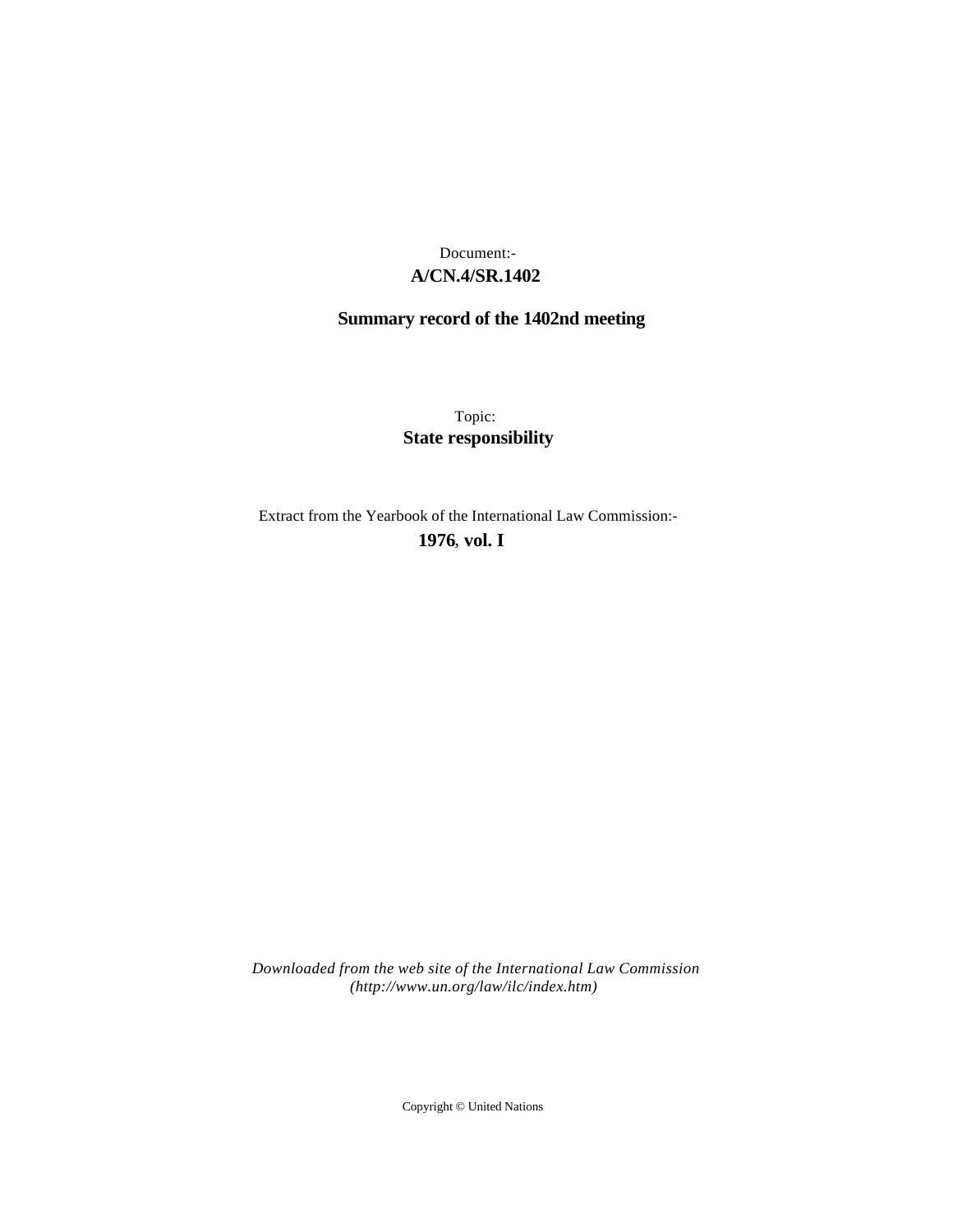to approve article 17 as proposed by the Drafting Committee, with the following amendments to paragraph 2: the word "rule" to be replaced by the word "norm", as proposed by the Chairman of the Drafting Committee; the word "general" to be added before the words "international law", as proposed by Mr. Ustor; and, in the French text, the word *dû* to be replaced by the word *obligatoire.*

*It was so agreed.*

*The meeting rose at 11.30 a.m.*

### **1402nd MEETING**

*Monday, 5 July 1976, at 3.05 p.m.*

## *Chairman:* Mr. Abdullah EL-ERIAN

*Members present:* Mr. Ago, Mr. Bilge, Mr. Calle y Calle, Mr. Castafieda, Mr. Kearney, Mr. Njenga, Mr. Pinto, Mr. Quentin-Baxter, Mr. Ramangasoavina, Mr. Reuter, Mr. Sahovic, Mr. Sette Camara, Mr. Tabibi, Mr. Tammes, Mr. Tsuruoka, Mr. Ushakov, Sir Francis Vallat, Mr. Yasseen.

# **State responsibility** *{continued)* **(A/CN.4/291 and Add.1-2; A/CN.4/L.243 and Add.l)**

[Item 2 of the agenda]

DRAFT ARTICLES PROPOSED BY THE DRAFTING COMMITTEE

ARTICLE 18<sup>1</sup> (International crimes and international delicts [wrongs])

1. The CHAIRMAN said that, before inviting the Chairman of the Drafting Committee to introduce the title and text of article 18 as adopted by the Drafting Committee (A/CN.4/L.243/Add.l), he wished to congratulate Mr. Kearney on behalf of all the members of the Commission, on the bicentenary of the signing of the Declaration of Independence of the United States of America. He had recently been reading a work on the Declaration of Independence in which he had been struck by two illustrations of the perennial problems of drafting. The first concerned the reference to the unalienable rights to "life, liberty and the pursuit of happiness", words which Thomas Jefferson had borrowed from John Locke, but with the expression "pursuit of happiness" substituted for the word "property"; Locke, however, when speaking of "property", had intended to refer to the whole estate of man and not just to his material possessions.

2. The second point was that Thomas Jefferson had accepted no less than 86 proposals for changes in his draft but had remained adamant with regard to the use of the term "unalienable". He himself had been reminded

**of that when thinking of the effort which the Drafting Committee had devoted to the preparation of the new version of article 18. He wished to congratulate the Committee and the Special Rapporteur for their labours and for the mutual co-operation and understanding which they had displayed.**

3. Mr. **SAHOVIC** (Chairman of the Drafting Commit**tee) said that the Drafting Committee proposed the following wording for article 18:**

#### *Article 18. International crimes and international delicts [wrongs]*

**1. An act of a State which constitutes a breach of an international obligation is an internationally wrongful act, regardless of the subjectmatter of the obligation breached.**

**2. An internationally wrongful act which results from the breach by a State of an international obligation so essential for the protection of fundamental interests of the international community that its breach is recognized as a crime by that community as a whole, constitutes an international crime.**

**3. Subject to paragraph 2, and on the basis of the rules of international law in force, an international crime may result,** *inter alia,* **from:**

**(a) a serious breach of an international obligation of essential importance for maintenance of international peace and security, such as that prohibiting aggression;**

*(b)* **a serious breach of an international obligation of essential importance for safeguarding the right of self-determination of peoples, such as that prohibiting the establishment or maintenance by force of colonial domination;**

**(c) a serious breach on widespread scale of an international obligation of essential importance for safeguarding the human being, such as those prohibiting slavery, genocide,** *apartheid;*

*(d)* **a serious breach of an international obligation of essential importance for safeguarding the preservation of the human environment, such as those prohibiting massive pollution of the atmosphere or of the seas.**

**4. Any internationally wrongful act which is not an international crime in accordance with paragraph 2, constitutes an international delict [wrong].**

4. The article embodied the basic principle enunciated in the text originally proposed by the Special Rapporteur in his fifth report (A/CN.4/291 and Add.1-2), namely that the subject-matter of the international obligation breached was irrelevant in characterizing as internationally wrongful an act of a State which constituted a breach of an international obligation. The structure and wording of the article had nevertheless been altered in the light of the observations and suggestions made in the Commission's debate, with a view to giving greater clarity and precision to the categorization of internationally wrongful acts of the State as international crimes and international delicts.

5. The present text of article 18, like the original text, consisted of four paragraphs. The first and the fourth paragraphs remained essentially the same, with the first paragraph setting forth the general principle which he had mentioned and the fourth paragraph defining an international delict as any internationally wrongful act which was not an international crime in accordance with paragraph 2. In paragraph 1, the word "content" had been replaced by "subject-matter", which was clearer from the juridical point of view.

**<sup>1</sup> For the consideration of the text originally submitted by the Special Rapporteur, see 1371st to 1376th meetings.**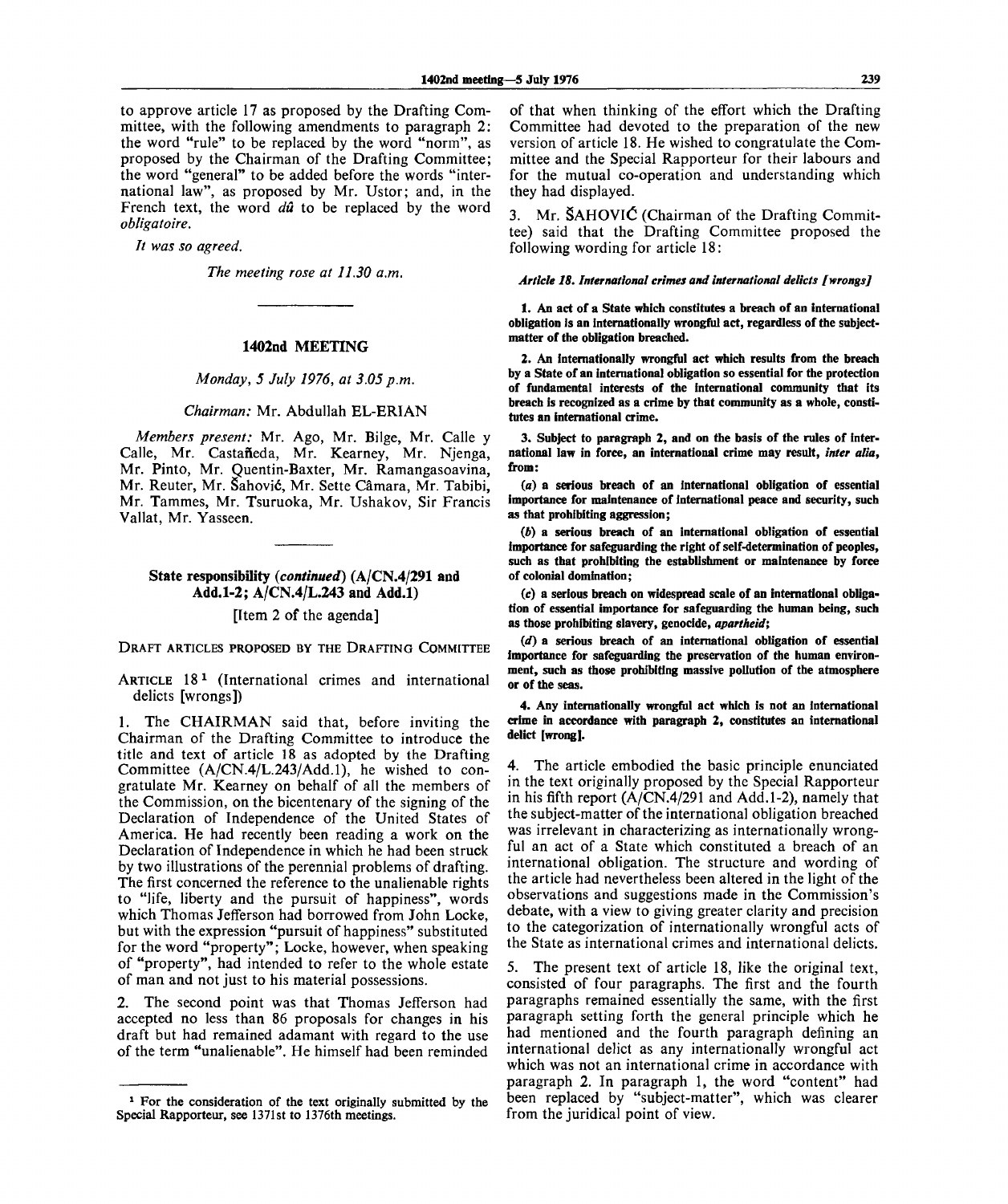6. The contents of paragraphs 2 and 3 were basically those of the corresponding paragraphs of the text originally submitted by the Special Rapporteur. All the major fields or categories in which international crimes might occur had been retained in the new draft.

7. The Drafting Committee had taken up a suggestion to combine paragraphs 2 and 3 which had been made during the Commission's consideration of the initial draft. The new paragraph 2 stated the general rule as to what constituted an international crime. It was in fact the key to the whole article. It laid down the basic rule that an internationally wrongful act which resulted from the breach by a State of an international obligation so essential for the protection of fundamental interests of the international community that its breach was recognized as a crime by that community as a whole, constituted an international crime. Paragraph 3 should be understood exclusively in the light of paragraph 2 and within the limits which paragraph 2 defined. That was clearly emphasized by the introductory words of paragraph 3: "Subject of paragraph 2...".

8. Paragraph 3 listed, by way of example, the major fields in which international crimes might occur. The non-exhaustive character of the list was indicated by the words *"inter alia".* Also, it was plain from the words "on the basis of the rules of international law in force" that the examples of the categories or fields enumerated were based strictly on the rules of international law as they existed today. Needless to say, it had not been the intention of the Drafting Committee to draft a code of international crimes or to indicate definitively and exhaustively what acts were and what acts were not international crimes, or to pronounce on their legal nature. It left the door open for any future developments "on the basis of the rules of international law", an approach reflected in the wording of the subparagraphs of paragraph 3.

9. The new text of paragraph 3 not only indicated general fields or categories but also contained specific examples of what might be regarded as international crimes on the basis of the generally recognized and accepted rules of present-day international law, whether conventional or customary. The Drafting Committee had considered the suggestion made by one member of the Commission, in connexion with subparagraph *(a),* concerning what might be called "economic aggression". The Committee had decided to employ the term "aggression" in subparagraph *(a)* on the understanding that it had the meaning given it by the international community in the Definition of Aggression adopted by consensus by the General Assembly on 14 December 1974.<sup>2</sup> The commentary to the article would explain that, in the view of some members of the Commission, the notion of "aggression" might have a broader meaning than that indicated in the Definition of Aggression.

10. There were two purely drafting points to mention. First, the Drafting Committee had felt it advisable, in the French version of paragraph 3, to use the words

*d'apres les regies du droit international,* whereas in English the phrase "on the basis of the rules of international law" had been thought best. The Drafting Committee wished to emphasise that the meaning of the two phrases was none the less the same. Secondly, the French version of paragraph 4 spoke of *un delit international.* The Drafting Committee, and more particularly its English-speaking members, had considered that the English translation of that, "an international delict", could be improved and needed further thought. Accordingly in the English version of paragraph 4 and the title, the word "wrong" had been placed in square brackets after the word "delict"; the Commission would thus be in a good position to decide whether the phrase "international delict" was appropriate in English.

11. Lastly, following a suggestion made in the Commission, the Drafting Committee had decided to entitle the article quite simply "International crimes and international delicts [wrongs]".

12. Mr. CASTAÑEDA said that he wished to associate himself with the Chairman's congratulations to Mr. Kearney. He was reminded of a remark by the late Adlai Stevenson that the Declaration of Independence signed at Philadelphia in 1776 had marked the beginning of the process of decolonization. That Declaration had had a great influence in Latin America and in particular in his own country.

13. Having been absent during the Commission's discussion of article 18 as proposed by the Special Rapporteur,<sup>3</sup> he wished to take the present opportunity to express his gratitude to the Special Rapporteur, and his agreement with the philosophical and legal conception underlying article 18. The article exemplified in every way the progressive development of the law of State responsibility. The rules embodied in it were a basic response to the needs of the international community as the Commission understood them, rather than a codification of precedents from case-law. Article 18, as now proposed, reflected modern developments in State responsibility and met the present requirements of the world community. He felt that the Commission's work on the article would be highly appreciated by the General Assembly.

14. The first merit of the Commission's endeavours was a question of method. As the Special Rapporteur had pointed out, the various types of internationally wrongful acts had been distinguished for normative and not for scientific reasons. The distinction between them would affect the régime or form of responsibility which would be applied in due course to each type of internationally wrongful act.

15. In his fifth report, the Special Rapporteur had given a remarkable review of the historical development of State practice, judicial opinion and legal writings in the matter of State responsibility. His account showed that a slow but sure process had led to the recognition of two categories of internationally wrongful act. It revealed just how much the publicists had foreseen and influenced

<sup>&</sup>lt;sup>2</sup> General Assembly resolution 3314 (XXIX), annex.

<sup>3</sup> See 1371st meeting, para. 9.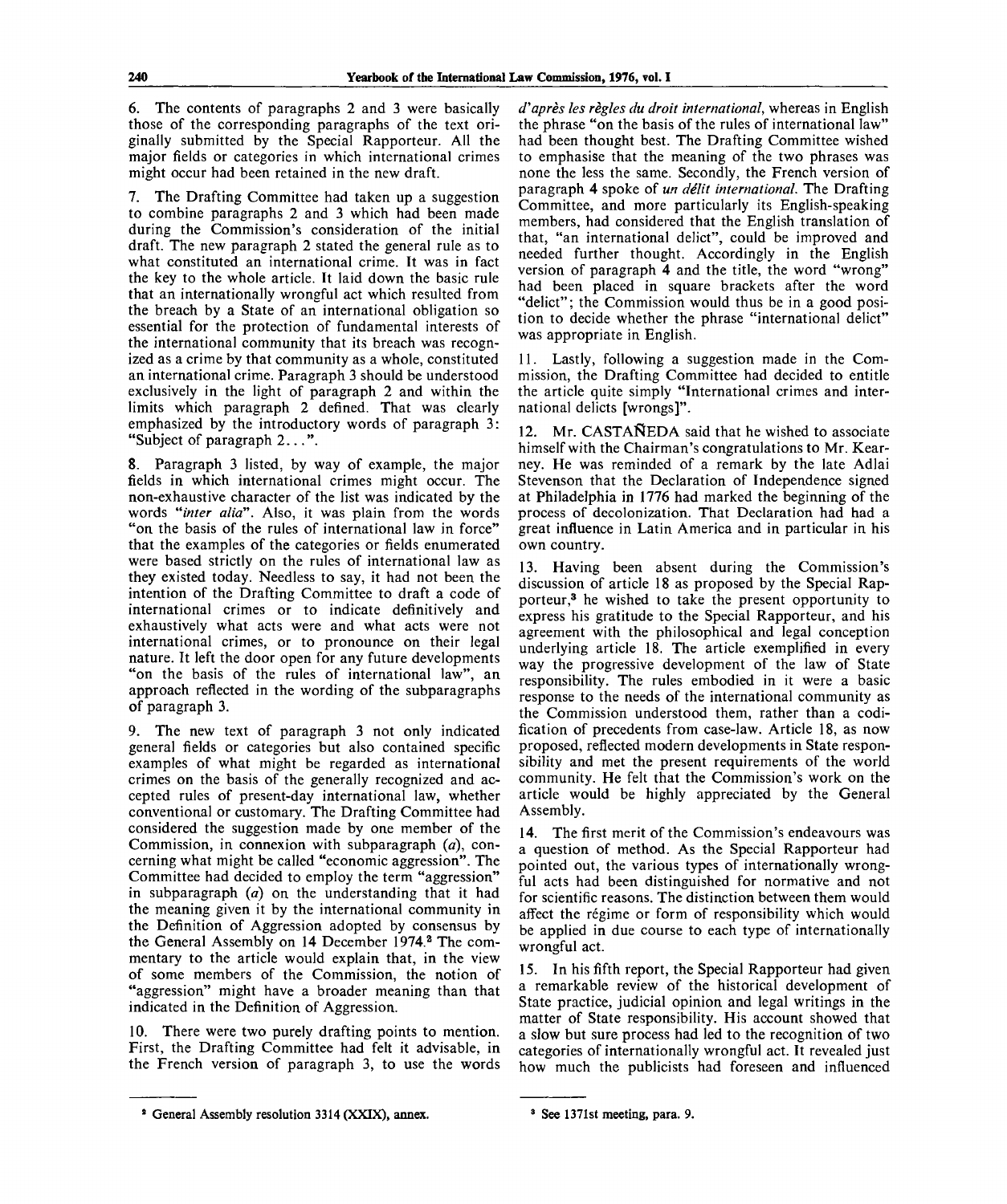the course of international practice, but it also demonstrated the opposite process at work.

16. Three important factors had contributed to the division of internationally wrongful acts into two categories. The first was the emergence of the notion *of jus cogens.* The second was the new idea of acceptance of the possibility of applying penal sanctions against individuals. In that connexion, it was important to draw a clear distinction between the responsibility of individuals and the responsibility of the State itself for an international crime attributable to it. The punishment of an individual should not constitute the only expression of responsibility for an international crime. That point should be stressed, in order to avoid any confusion in the General Assembly between State responsibility for international crimes and the punishment of individuals for international crimes.

17. The third factor was the practice which had developed in the United Nations with regard to colonial situations. A long series of General Assembly resolutions reflected the growing conviction that the colonial status as understood at the time of the drafting of the Charter had undergone a profound change. In particular, the Declaration on the Granting of Independence to Colonial Countries and Peoples <sup>4</sup> had had not only a political but also a legal influence; it had radically modified international law on the colonial issue. He therefore strongly supported the inclusion of a reference to colonial situations in paiagraph 3 *(b)* of article 18.

18. As far as the commentary was concerned, he believed that it would have gained from references to two important United Nations texts which had emerged from the work of the International Law Commission. The first was the Principles of International Law Recognized in the Charter of the Nürnberg Tribunal and in the Judgment of the Tribunal.<sup>5</sup> Those principles had previously been affirmed by the General Assembly in resolution 95 (I), as an expression of international law in force. The second was the draft Code of Offences against the Peace and Security of Mankind adopted by the Commission in 1954.<sup>6</sup> It was true that the Niirnberg Principles and the Code of Offences both referred to crimes committed by individuals, but a fuller discussion of them would have been of advantage even if it had not affected the conclusions reached by the Special Rapporteur.

19. It would have been also useful to dwell at greater length on measures taken by the United Nations, in particular pursuant to General Assembly resolution 377 (V) entitled "Uniting for peace", which involved the use of armed force but not any coercive action on the part of the Security Council or the General Assembly. He was thinking of such cases as the Suez and Congo operations.

20. The Special Rapporteur had aptly drawn attention to the recognition by the International Court of Justice, in the *Case concerning the Barcelona Traction, Light and* *Power Company, Limited* that the distinction between different types of internationally wrongful acts could have an influence on the determination of the subjects which had a legal interest in claiming the performance of an international obligation.<sup>7</sup>

21. In the Special Rapporteur's very thorough account of the writings on the subject, he (Mr. Castañeda) had been interested to note the reference to the views expressed in the United States of America by Root in 1915 and Peaslee in 1916.<sup>8</sup> Those two writers had drawn a distinction between breaches of international law which affected only the injured State and those which affected the community of nations as a whole. With regard to the second kind of internationally wrongful act, Peaslee had recommended the establishment of international machinery for its punishment, but Root had considered that any State should be authorized to punish acts of that kind. That doctrine had been propounded by Root when he had been Secretary of State, and it had had a great influence on United States's policy. It had led to an impressive series of unwarrantable interventions in Latin America. His own country, Mexico, had suffered from interventions of that kind undertaken with a view to obtaining reparation for injuries done to aliens during civil strife.

22. The Special Rapporteur had shown that many writers, whose views he himself shared, had accepted the idea that sanctions could be applied to a State. That subject would be taken up later in the draft, but since the Special Rapporteur had already given some indication of his views, it would be useful to discuss it at the present stage.

23. Before the establishment of the United Nations, the international community had no institutions or machinery to maintain the international legal order; at that times, it was only natural to admit the possibility of individual action by States to restore the legal order which had been violated. Article 16 of the Covenant of the League of Nations was faulty in that it allowed for that possibility.

24. The adoption of the Charter of the United Nations had completely changed the situation. The system of collective security embodied in the Charter was intended to be complete; the Charter had taken away from individual States the right to resort to force and, above all, the power to take a unilateral decision to evaluate a situation and determine whether the injury sustained permitted the use of force. Under the Charter, there were only two exceptions to the prohibition of the use of force: the first was the case of participation in collective action by the United Nations and the second was that of individual or collective self-defence against armed attack in accordance with Article 51 of the Charter. In his view, the expression *agression armee* used in the French version was more appropriate in that context than the words "armed attack".

25. The system of collective security provided for in the Charter had not functioned as such in practice. The

<sup>4</sup> General Assembly resolution 1514 (XV).

<sup>6</sup>  *Yearbook... 1950,* vol. **II,** pp. 374-378, document A/1316, para. 97.

<sup>8</sup>  *Yearbook... 1954,* vol. **II,** pp. 151-152, document A/2693, para. 54.

<sup>7</sup> See A/CN.4/291 and Add.1-2, para. **89.**

<sup>8</sup>  *Ibid.,* **para. 131.**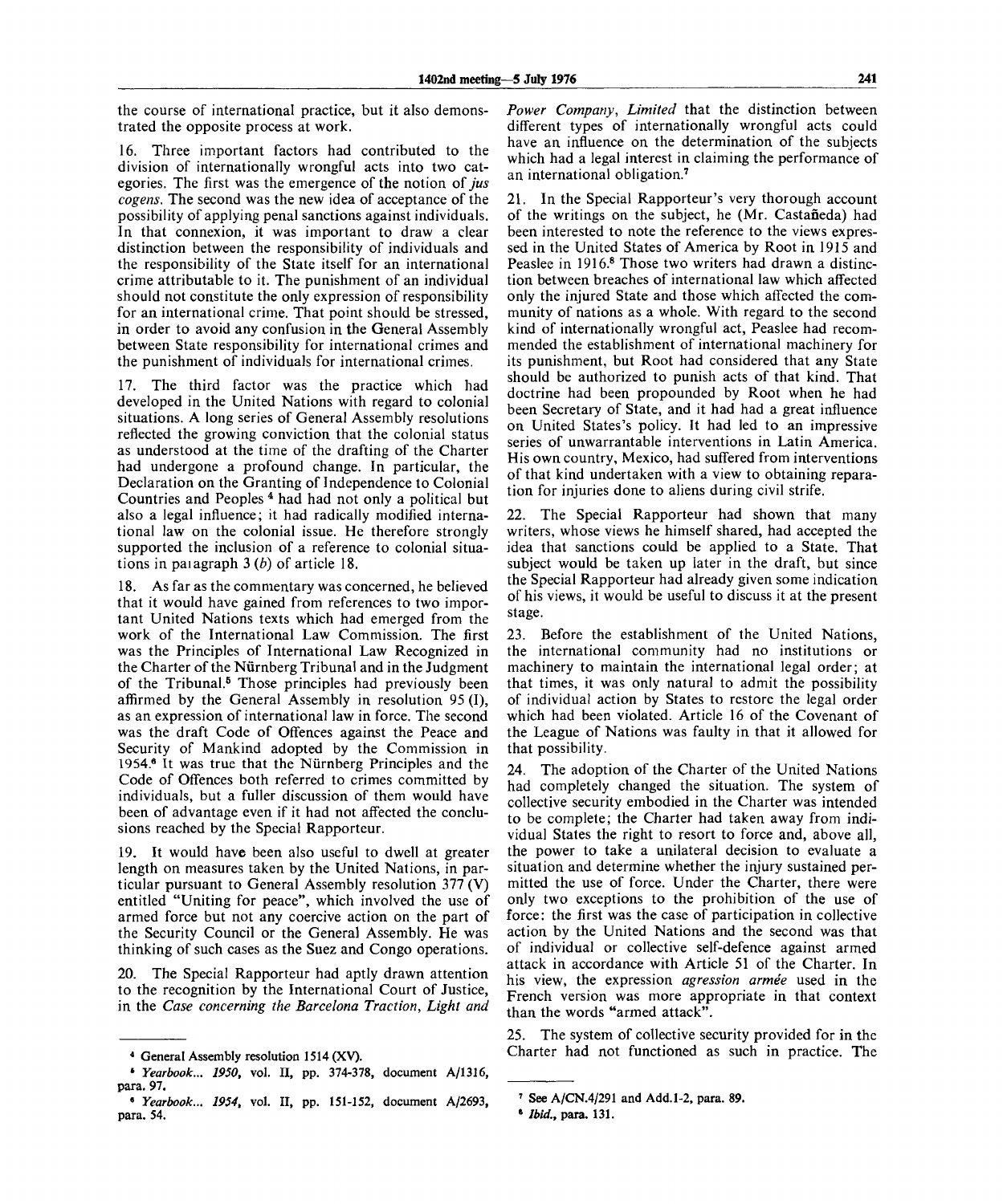Security Council had never taken any action to impose the sanctions specified in Article 42 of the Charter, and no agreement had been concluded to give effect to Article 43, which made provision for contributions of armed forces and other forms of assistance by Member States to enable the Security Council to impose such sanctions. States had, however, made arrangements for collective action in self-defence against armed attack as provided in article 51 of the Charter, under the Inter-American Treaty of Reciprocal Assistance signed at Rio de Janeiro on 2 September 1947, the North Atlantic Treaty signed at Washington on 4 April 1949, and the Treaty of Friendship, Co-operation and Mutual Assistance signed at Warsaw in 14 May 1955. But States were not entitled, except in the case of self-defence, to decide individually that sanctions should be applied against a State. That right had been withdrawn from Member States by the Charter and was the monopoly of the United Nations.

26. Another legitimate question, and one which had been discussed at length by many leading writers, including Kelsen, was whether coercive action ordered by the Security Council constituted a penalty in the strictly technical sense of the term, or a political or military measure to stop a breach of the peace or an aggression. Kelsen was inclined to take the latter view, on the basis of the preparatory work done in 1945 by the United Nations Conference on International Organization at San Francisco, on the drafting of Articles 5, 39, 41, 42, 43 and Article 25, provisions which dealt with the residual powers of the Security Council. Above all, Kelsen's conclusion was based on the whole philosophy of collective security exemplified by the Charter.

27. The United Nations system of collective security was deliberately political in purpose: its essential aim was to maintain peace without taking into account the letter of the law. An act which was not unlawful, such as certain economic measures, could lead to coercive action because it constituted a threat to the peace. On the other hand, in a case of grave and flagrant violation of international law, the Security Council might well feel that the best manner of safeguarding the peace was to refrain from ordering any coercive action. It was significant that the Security Council would in that case be acting perfectly legally. It should be noted that, unlike the Covenant of the League of Nations, the Charter of the United Nations did not guarantee the territorial integrity of its members. In Article 2, paragraph 4, it prohibited the threat or use of force against the territorial integrity or political independence of any State, but it did not impose on the States Members of the United Nations any obligation to guarantee that territorial integrity or political independence.

28. In view of the foregoing, Kelsen had arrived at the conclusion that the purpose of the United Nations system of collective security, and of any coercive action ordered under that system, was not to restore the legal order which had been violated but simply to restore peace, and the two could very well not be synonymous. That was perhaps why a number of writers had considered that the only genuine sanction for which provision was made in the Charter was the expulsion of a Member State under Article 6.

29. In view of the monopoly of the use of force conferred on the United Nations by the Charter, it was also clear that reprisals were no longer permissible, except in the case of self-defence. To be considered as an act of selfdefence, reprisals had to be immediate and proportional to the act to which they constituted a response. The Security Council had had occasion to recall that principle in its resolution 188 (1964) in connexion with an attack on a fort in Yemen by United Kingdom forces; it had stated in that case that the armed reprisals were incompatible with the Charter. Armed reprisals had also been banned by the Declaration on Principles of International Law concerning Friendly Relations and Co-operation among States in accordance with the Charter of the United Nations.<sup>9</sup> All those matters would be discussed at a later stage of the work on State responsibility. There were clearly cases of the use of force which had previously been lawful and now constituted internationally wrongful acts. In that connexion, he drew attention to the issues discussed in paragraph 159 of the Special Rapporteur's fifth report, where the Special Rapporteur had been particularly cautious in admitting only three forms of retaliation against a State guilty of an act of aggression: first, a State that was the victim of aggression had the faculty to take, against the aggressor State, measures infringing the latter's rights, and that faculty, exceptionally, was not subject to the general obligation first to seek reparation for the injury suffered; second, the victim of an act of aggression might use armed force in self-defence; third, a third State might assist, even with armed force, a State that was the victim of an act of aggression.

30. The legal consequences of an international crime should of course be much more severe than those of an international wrong of lesser gravity. He felt it necessary, however, to express his concern that, in the absence of sufficient limitations and safeguards, the principle of sanctions against individual States might be applied too widely. As far as international crimes were concerned, he did not deny that, quite apart from any action by the United Nations, it might be open to States to adopt sanctions individually. The extent, scope and nature of those sanctions, however, would have to be examined in future with the utmost care.

31 He was in broad agreement with the text of article 18 as proposed by the Drafting Committee, but on some points he would have preferred the language originally proposed by the Special Rapporteur. In paragraph 2, the repetition of the word "crime" in the concluding portion rendered the text rather heavy.

32. A more important point was that the Special Rapporteur's original text had the advantage of particularizing resort to the threat or use of force against the territorial integrity or political independence of another State, thus characterizing it as the most serious international crime of all. In the new formulation, paragraph 3 *(a)* did not express that idea.

33. However, he preferred paragraph 3 *(b)* of the new version to the corresponding provision, namely, paragraph 3 *(a),* of the Special Rapporteur's text, since it

General Assembly resolution 2625 (XXV), annex.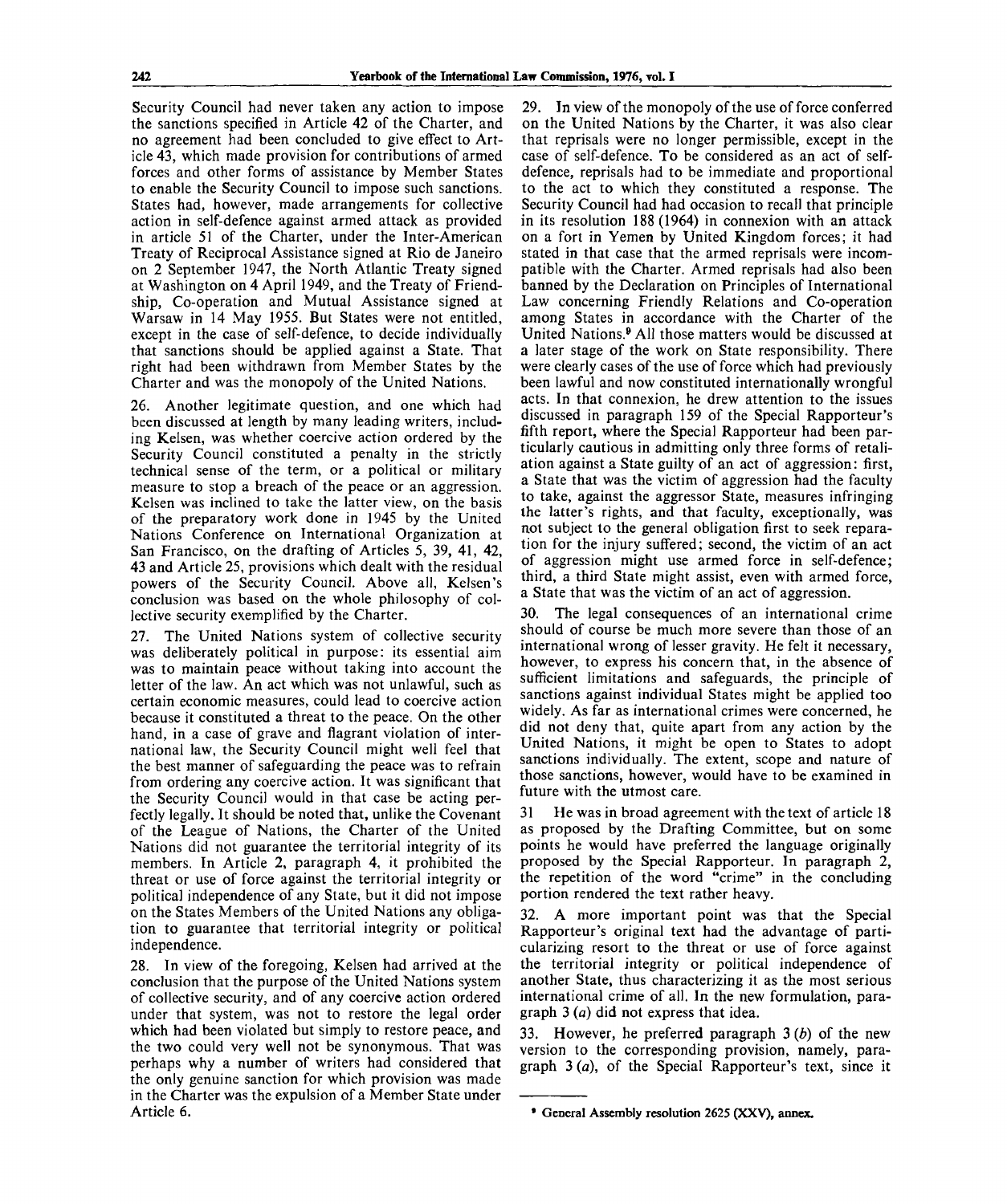made a useful reference to the prohibition of the establishment or maintenance by force of colonial domination.

34. He noted that, in paragraph  $3(c)$  the reference in the corresponding provision of the original text to "human rights and fundamental freedoms" had been replaced by the words "safeguarding the human being".

35. Finally, paragraph 3 *(d)* was particularly interesting in that it referred to the preservation of the human environment, which had acquired great prominence in international relations. Serious breaches of the international obligation to safeguard the human environment could injure humanity as a whole. However, he would have preferred the text originally proposed by the Special Rapporteur in his paragraph  $3(c)$ ; the mention of the examples given in the new text could have its drawbacks. If there was to be a list, it should, for example, mention deliberate action to alter the climate, which would undoubtedly constitute an international crime. That question was being at present discussed in the Committee on Disarmament.

36. One of the purposes of the United Nations was to achieve international co-operation in economic matters. Perhaps in the not too distant future—possibly within a generation—the international community might recognize that the breach of an obligation to carry out that essential purpose of the United Nations constituted an internationally wrongful act.

37. In conclusion, he stressed that, as a result of the new formula proposed for paragraph 3 *(a),* the article had lost much of its ideological content. The new text referred to the prohibition of aggression, but might with advantage have mentioned resort to the use or threat of force as the leading example of an international crime. It was important to remember that, with a single exception, there was only one example of a clear decision by the Security Council that an act of aggression had been committed, and that decision had been taken in the absence of one of its permanent members. There were, however, a great many decisions of the Security Council dealing with cases of the use or threat of force.

38. Mr. YASSEEN said that article 18 was a key article, for the future work of the Commission on the various categories of responsibility would hinge on it. The Commission had, in principle, agreed to the distinction between international crimes and international delicts and, as a result of the laudable efforts of the Drafting Committee, it had been possible to formulate a text which should be generally acceptable. From the standpoint of legal technique, the new draft was better than the one proposed by the Special Rapporteur, which had been based cautiously on present times and had not allowed for future developments in the category of international crimes. The technique used in drafting the new article, namely the non-exhaustive enumeration of international crimes, would make it possible for new crimes to be included in that category.

39. He personally would have liked article 18 to contain a stricter definition of an international crime. The definition started satisfactorily, but after that it seemed to fall into a vicious circle. If an international crime was defined as an internationally wrongful act which resulted from the

breach by a State "of an international obligation... essential for the protection of fundamental interests of the international community", it seemed unnecessary to add that the breach of that obligation should be "recognized as a crime by that community as a whole". The breach of an international obligation essential to the protection of fundamental interests of the international community was bound to be recognized as a crime by that community as a whole. However, such excessive caution was perhaps useful; the provision was a draft article and, to begin with, its acceptance would be no more than a question of provisional adoption by the Commission.

40. An advantage of the article under consideration was that it gave examples. In such a new field as that of international crimes and delicts, the examples would give shape to somewhat abstract ideas. Moreover, the Drafting Committee's examples had been well chosen and would not hamper the evolution of the notion of an international crime.

41. The text proposed by the Drafting Committee might be criticized generally as being too circumspect. For example, the expression "serious breach on a widespread scale" in paragraph  $3(c)$  was perhaps evidence of excessive caution.

42. The CHAIRMAN, speaking as a member of the Commission, joined the previous speakers in expressing great appreciation of the work of the Drafting Committee. The text proposed by the Committee was a compromise which was bound to leave some members of the Commission unsatisfied. He himself had expressed his views on the Special Rapporteur's article 18 during the earlier discussion and would not revert to that text. He would concentrate his remarks on the new text proposed by the Drafting Committee.

43. In general, he agreed with Mr. Yasseen that the text proposed by the Drafting Committee was marked by excessive caution which might well dilute some of the basic concepts embodied in the Special Rapporteur's original article. He also agreed with Mr. Castañeda that it would have been preferable to make a special place in article 18 for the breach of those fundamental norms of the Charter prohibiting the threat or use of force against the territorial integrity or political independence of any State or in any other manner inconsistent with the purposes of the United Nations.

44. He had doubts regarding the use of the adjective "serious" as a qualification of a breach of an international obligation of essential importance in the various subparagraphs of paragraph 3. Such a breach was bound to be "serious"; the adjective was therefore totally unnecessary and, ultimately, detrimental to the meaning of the expression which it qualified. Article 39 of the United Nations Charter referred to a "breach of the peace" without unnecessarily qualifying it as "serious".

45. Similarly, he saw little point in the words "in force" which appeared after the words "the rules of international law" in the opening words of paragraph 3. He appreciated that they had been used for psychological reasons, so as to exclude trends which had not yet evolved into rules of law. However, any mention of "rules of international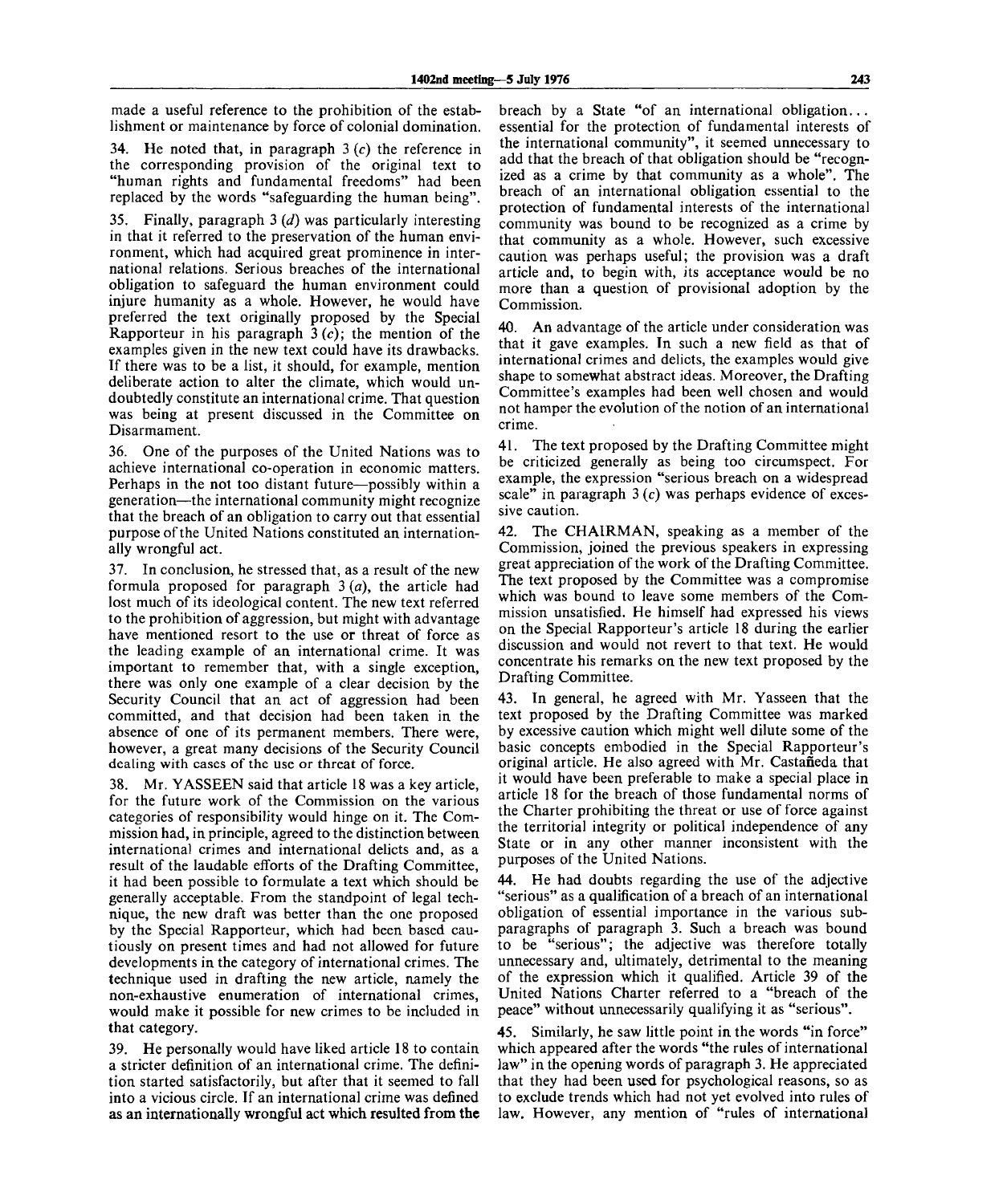law" necessarily implied that the rules referred to were in force.

46. It was significant in that connexion that article 53 of the 1969 Vienna Convention on the Law of Treaties<sup>10</sup> referred to a peremptory norm of "general international law" without adding the words "in force". The same was true of treaties; there was no reference to a treaty "in force" anywhere in the Vienna Convention, not even in Article 30 (Application of successive treaties relating to the same subject-matter), where there might have been a reasonable case for using the expression "treaty in force". There too, the draftsmen of the 1969 Vienna Convention had taken it for granted that the term "treaty" implied a treaty in force.

47. In paragraph  $3(c)$ , he found the reference to "safeguarding the human being" somewhat vague. The United Nations Charter referred to "human rights and fundamental freedoms", the expression originally used by the Special Rapporteur. Article 1 of the Universal Declaration of Human Rights declared all human beings to be "equal in dignity".

48. He had misgivings about the replacement of the notion of a "resource common to all mankind", which was in the original text of paragraph 3 *(c),* by the notion of "human environment" contained in the text of paragraph 3 *(d)* prepared by the Drafting Committee.

49. The comments he had made did not in any way affect his general position regarding article 18; he did not oppose the acceptance of the compromise formula which the article contained.

50. Mr. TAB1BI commended the Drafting Committee on the excellent compromise text which it had submitted. Article 18 was a very important article and it was difficult to produce a generally acceptable text for it. The wording now proposed was a genuine compromise because it was flexible and because the enumeration in paragraph 3 was not exhaustive.

51. He accepted the language proposed by the drafting Committee because, although in principle he believed that the terminology of the Charter should be adhered to, he also felt that the experience of the past 30 years should be taken into account. The terms used in the proposed text allowed for the developments which had taken place in United Nations law since the adoption of the Charter.

52. With regard to paragraph 3 *(a),* he preferred the term "aggression" to the original reference to "the threat or use of force". The use of the term "aggression" would cover cases of economic and political aggression, which was much more dangerous for third world countries than the use of force itself.

With regard to paragraph  $3 (c)$ , he agreed with Mr. El-Erian's comment on the words "safeguarding the human being", which constituted a new notion. He felt it would do no harm to reintroduce into subparagraph *(c)*

a reference to "human rights and fundamental freedoms", which was the basic notion in the United Nations Charter. However, since the text was a compromise, he was prepared to accept it as it stood.

54. Having said that, he wished to make it clear that he could not accept article 18 finally until he had seen the commentary. The Chairman of the Drafting Committee, in speaking about economic aggression, had said that the term "aggression" was used in paragraph 3 *(a)* in the meaning given it in the Definition of Aggression adopted by the General Assembly. In fact, the weakest point of that Definition was precisely its silence on the question of economic aggression. He therefore felt that great care should be taken not to refer in the commentary to a text which remained silent on such an important subject.

55. He wished to remind the Commission that when it had adopted its draft articles on the law of treaties in 1966, there had been a discussion on the question of the commentary, and the Special Rapporteur on that topic, Sir Humphrey Waldock, had said that it should be left to the practice of States and of United Nations organs to interpret the meaning of a notion.

56. Mr. BILGE said that the new title of article 18, "International crimes and international delicts [wrongs]", gave the impression that the Commission was seeking to establish primary rules. He preferred the earlier title, "Content of the international obligation breached", which to his mind was a better reflection of the idea underlying the article, namely, that the subject-matter of the obligation breached might affect the regime of responsibility.

57. The Drafting Committee had been right, in paragraph 2, to give a composite definition of international crime, following the method successfully adopted for the Definition of Aggression. However, he failed to see why the definition should be accompanied by the requirement that the breach of the obligation must be recognized as a crime by the international community as a whole. It was difficult to understand the purpose of that requirement, which in his opinion detracted from the strength which a general definition could have. If the aim was to be cautious, as some had pointed out, caution seemed to him unnecessary, since the examples listed in paragraph 3 clearly showed which types of breach constituted international crimes. The requirement should therefore be removed from paragraph  $\overline{2}$  and, as a precaution, the word "serious" should be inserted before the word "breach". In that way, the paragraph would indicate that not all breaches of an international obligation were international crimes, and its wording would be brought into line with that of paragraph 3, which spoke of "a serious breach of an international obligation".

58. As a whole, paragraph 3 was well formulated, but he wondered whether, in subparagraph  $(c)$ , the expression "for safeguarding the human being" covered human rights and fundamental freedoms. In his view, that wording could be improved. Nor did he find the expression "on a widespread scale" felicitous, since what mattered was primarily the will of the State and its policy. He therefore proposed that the expression should be replaced by the adjective "systematic".

<sup>10</sup> For the text of the Convention, See *Official Records of the United Nations Conference on the Law of Treaties, Documents of the Conference* (United Nations publication, Sales No. E.70.V.5), p. 289.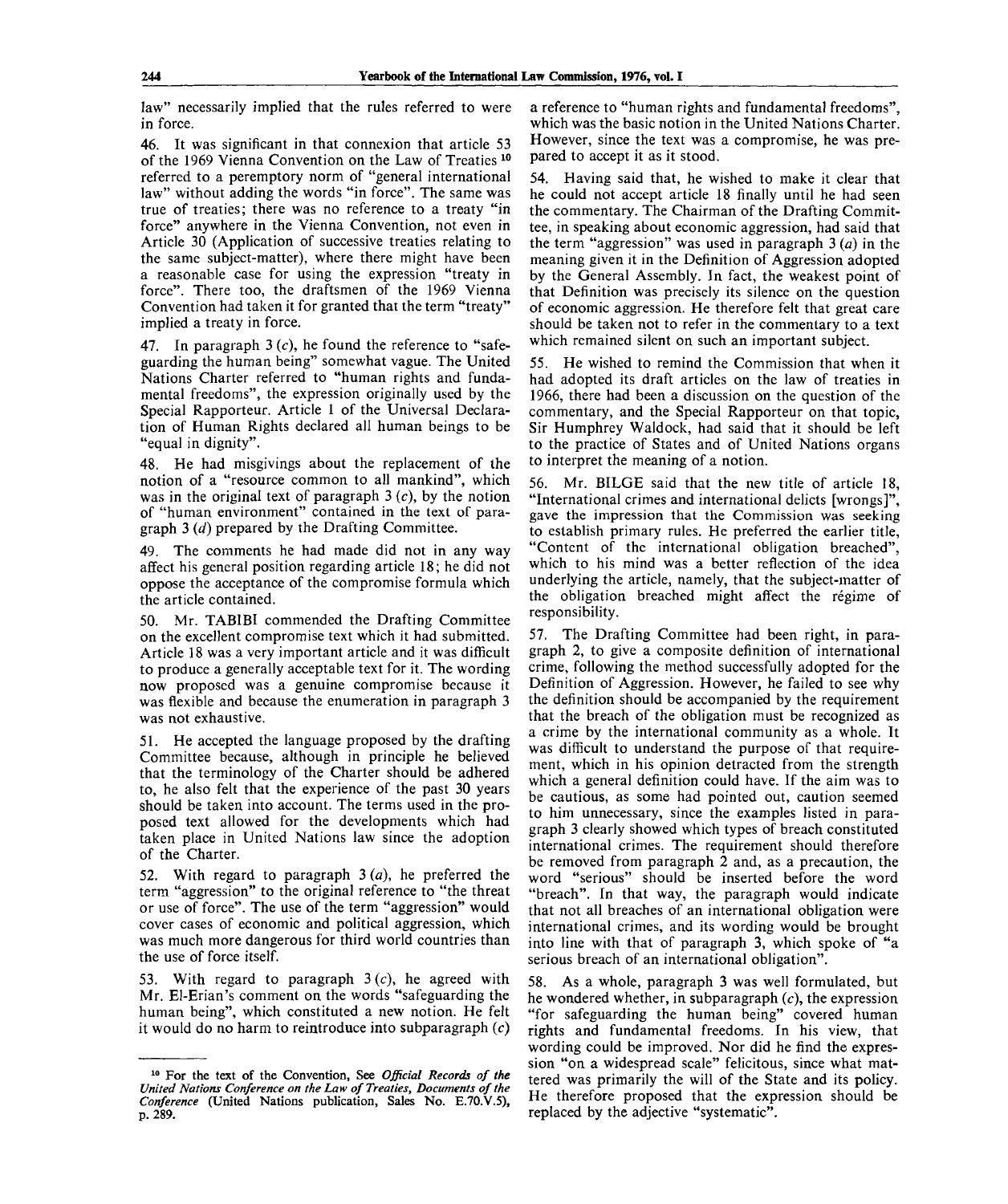59. He preferred the earlier version of paragraph 4, but if the Commission decided in favour of the new wording, there should be a reference to paragraph 3 as well as to paragraph 2.

60. Lastly, he felt that States should be warned of the extremely important consequences that article 18 might have.

61. Mr. REUTER said that, in the main, he could accept article 18 in its present form. He did not believe it to be a compromise article. In his opinion, its importance lay in the methodology used. The Special Rapporteur had deemed it necessary, at the present stage in his work, to state the principle that there were two categories of internationally wrongful act: international crimes and international delicts. It could therefore be asserted that article 18 was normative in effect. However, he felt that it was an article full of promise and commitment; it gave a fairly general definition of international crimes, but without saying what the general régime for such crimes was. The Special Rapporteur's report had listed examples of genocide which indicated the regime of responsibility applicable to that crime, but it did not state what general rules would apply to international crimes as a whole. True, it was possible to envisage the direction that such rules would take: a right to prosecute, a régime of prescriptibility and, above all, a right to impose certain penalties, for the notion of crime was bound up with that of punishment. What then were the penalties involved? For instance, in the case of aggression, the major international crime, the aggressor State could be deprived of some of its fundamental rights, especially the right to dispose of its territory. However, the notion of punishment of a State still had to be defined. In article 18, the Commission was committing itself to the establishment of a régime of different responsibilities based on the distinction drawn between international crimes and international delicts. However, article 18 simply held out that promise, for it could not establish such a régime.

62. Nor could the Commission claim that in article 18 it was stating any kind of rule concerning an international crime. The Commission would require a considerable amount of time to define the crime of aggression and other international crimes from the penal standpoint. Juridically, therefore, it had confined itself, in paragraph 3, to referring to what had already been done or, in the case of the example given in subparagraph  $(c)$ , to what was being done at the international level, i.e. to the work of the General Assembly and to the many conventions either adopted or in preparation. The examples given in paragraph 3 did indeed constitute a political choice, but they were also the most important international crimes, which the Commission was seeking to draw to the attention of the General Assembly. It was for the General Assembly to instruct the competent organs to define, in penal terms, the various international crimes, including economic crimes. He therefore regarded article 18 methodologically, as a pointer which would dominate the work of the Commission but did not commit it to drawing up either a general régime of international crimes or, still less, a penal definition of a particular crime. In his opinion, it was very difficult to establish general rules for international crimes, and the Commission should not embark on that task without an exp.ess mandate from the General Assembly.

63. In analysing the examples from the past, the Special Rapporteur had pointed to the emergence, in international delicts as a whole, of elements which called for more than mere reparation. Consequently, it would seem necessary to abandon the somewhat over-simplified distinction between two categories of breach: crimes, which fell exclusively under penal law, and delicts, which fell under the traditional law of reparation pure and simple. In fact, the truth was much more complex, for there was a penal nuance to some delicts. The Commission's task was therefore extremely difficult, to say nothing of the frequent confusion, pointed out by Mr. Cast:  $\tilde{n}$  da, between coercion, which was an expression of executive power, and sanction, which was an expression of repressive power; the Security Council itself did not act identically in its capacities as an organ of repression and an organ of coercion. Hence, in article 18, the Commission was making a commitment, but nothing more; it was proposing neither a regime of international crimes nor a definition of a particular ciime.

With regard to the wording of article 18, he readily agreed, with regard to paragraph 3 *(c),* that mention should no longer be made of human rights, and that was from conviction, not caution.

65. Mr. PINTO said that international lawyers of future generations would be grateful to the Special Rapporteur for his rare courage in formulating an article such as the one under consideration.

66. He agreed with Mr. Reuter that article 18 was full of promise, but a great deal might still remain to be done if the Commission moved in the direction in which the article seemed to point. Like Mr. Yasseen, he thought that the Drafting Committee had been too cautious; he would have preferred wording that was more forceful and more precise.

67. The text appeared to state two equations: first, a breach of an international obligation equalled an internationally wrongful act; and second an internat onally wrongful act minus an international ciime equalled an international delict. Paragraphs 2 and 3, taken together, seemed to indicate that the criterion for distinguishing an international crime within the broad category of internationally wrongful acts was the seriousness of the breach. Consequently, as Mr. Bilge had observed, paragraph 2 should draw attention to that criterion immediately, by specifying: "An internationally wrongful act which results from a serious breach by a State...". In that way, paragraph 2 would form a logical introduction to the serious breaches enumerated in paragraph 3.

68. Moreover, the proviso that paragraph 3 was "subject to paragraph 2" seemed to have no precise meaning, unless it signified that paragraph 3 did not restrict the generality of paragraph 2. If that was so, the fact should perhaps be put in a different way. Also, paragraph 3 specified that "an international crime may result"; a more positive and more precise form of language might have been used, at least with regard to paragraph 3 *(a),* which was concerned with the maintenance of international peace and security. Again, in his capacity as a member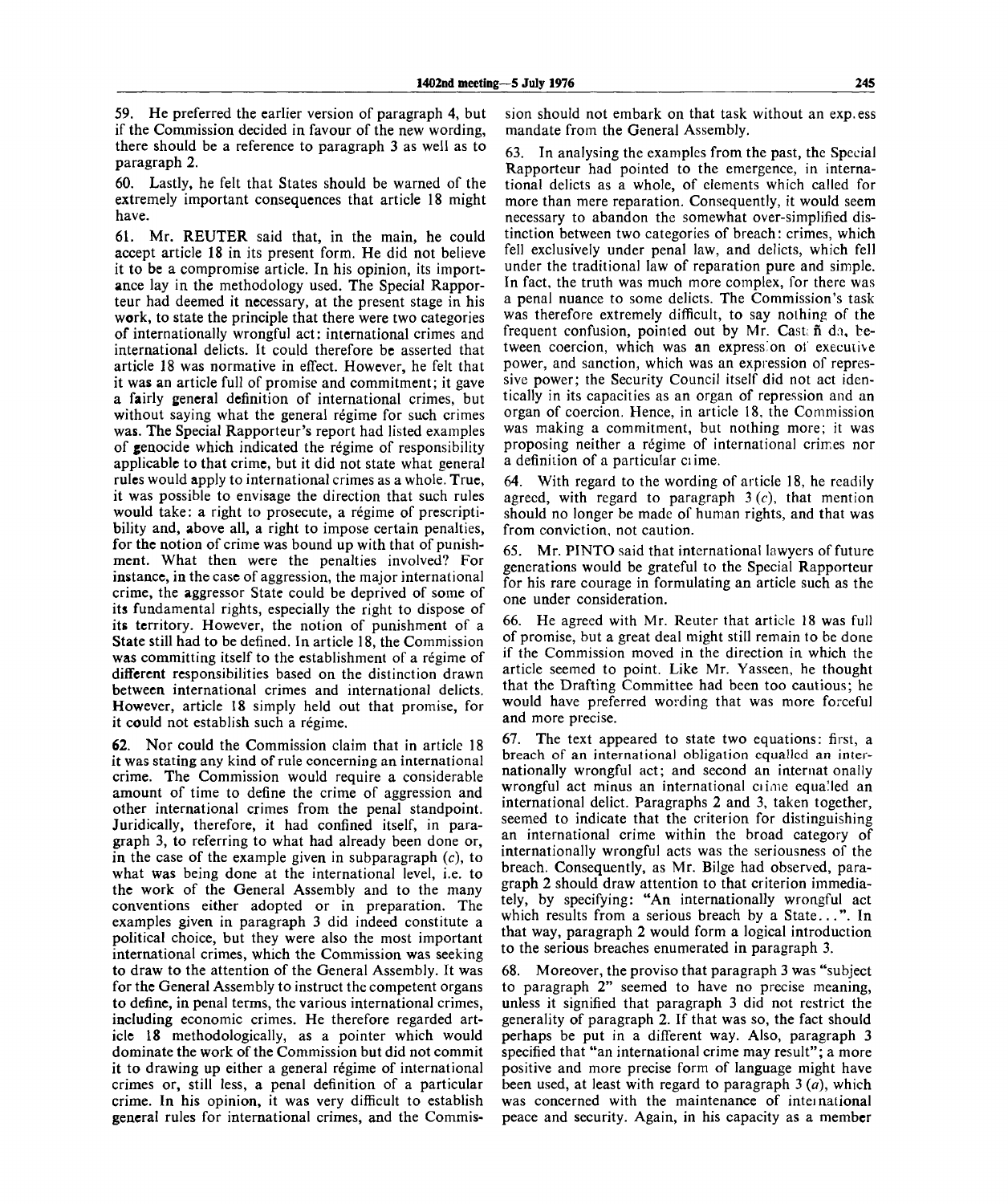of the Commission, the Chairman had spoken of the difficulty he found in the qualification of the words "rules of international law" by the words "in force", which implied the existence of a time element in respect of international crimes. He wondered whether the words "in force" were intended to exclude breaches that had occurred in the past. In any event, the time element posed a troublesome p/oblem.

69. Lastly, he wondered why the Drafting Committee had decided to use in paragraph 4 the term "delict"; he doubted whether, in the present context, its employment necessarily exhausted the category of internationally wrongful acts. It was by no means certain that all wrongful acts other than crimes were delicts. For example, a country in breach of a treaty obligation to repay a debt would be a delinquent State, but its delictual liability might not be involved. By asserting that all internationally wi ongful acts were either crimes or delicts, the Commission might be omitting certain classes of such acts or incorrectly including some such acts under the heading of delicts. The Commission appeared to be moving towards the concepts of "crime-punishment" and "delictcompensation", and he was not sure that it was the right course to take. The word "delict" carried unnecessary oveitones of internal law and its use might lead to an aiea of needless uncertainty.

70. Mr. SETTE CAMARA said that the new wording proposed by the Drafting Committee appeared to be much more suited than the original text to the handling of problems which were far from clearly defined. At an earlier stage, he had suggested<sup>11</sup> that paragraph 1 should form an article by itself and that the rcraaining paragraphs, which called for care, should constitute a separate article.

71. From the drafting angle, he had some misgivings about the phrase "recognized as a crime by that community as a whole" in paragraph 2. Obviously, at least one State, i.e. the State accused of the internationally wrongful act, would not be included among the international community "as a whole".

72. The insertion of the phrase "on the basis of the rules of international law in force" in paragraph 3 was undoubtedly an improvement, but it had been pointed out that the words "in force" might not be necessary. Similarly, in paragraph 3 *(b),* the words "such as that prohibiting the establishment or maintenance by force of colonial domination" were open to question, since they could imply that colonial domination not exercised "by force" was permissible and did not constitute an international crime.

73. He agreed with Mr. Casta**n**eda that the words "on a widespread scale" should be deleted from paragraph  $3(c)$ . Clearly, nobody should think that to practice slavery, genocide or *apartheid* on a small scale was not an international crime.

74. Paragraph 3 *(cl)* concerned the biosphere, and its examples should not be limited to the atmosphere and the seas. Massive pollution could occur in rivers, lakes, canals or even whole areas of the territory of States.

75. In conclusion, in the English version, the term "wrong" was preferable to the term "delict". In many legal systems and languages, the terms "crime" and "delict" were synonymous.

76. Mr. NJENGA said that the text submitted by the Drafting Committee had greatly watered down the important ideas which had been set forth so clearly in the report of the Special Rapporteur and reflected in his formulation of the article. It would be extremely difficult for anybody who had not participated in the Commission's discussion of the article to understand the reasons for the changes made by the Drafting Committee.

77. He questioned whether the words "an international obligation so essential for the protection of fundamental interests of the international community that its breach is recognized as a crime by that community as a whole" in paragraph 2 of the Drafting Committee's text, conveyed the same idea as what the Special Rapporteur had had in mind in referring in paragraph 3 of the original text to "an international obligation established by a norm of general international law accepted by the international community as a whole". The language employed by the Special Rapporteur reflected what was generally understood *hy jus cogens,* as defined, for example, in the Vienna Convention on the Law of Treaties. The difficulty was compounded by the fact that paragraph 2 of the new text did not specify who was to determine whether an international obligation was of such an essential character.

Like earlier speakers, he felt that the words "in force" in paragraph 3 were unnecessary. They merely increased the difficulty of interpreting what was in any case a complicated provision. Paragraph 3 *(a)* dealt with a concept of the utmost importance, namely the prohibition of any resort to the threat or use of force against the territorial integrity or political independence of another State; the Drafting Committee should have used the language employed in paragraph 2 of the Special Rapporteur's text, which drew on the phraseology of the Charter. Paragraph 3 *(b)* of the new text, concerning the right of self-determination of peoples, was again no improvement on paragraph 3 *(a)* of the original text. The present version could even be construed as meaning that the establishment or maintenance of colonial domination was not an international crime unless force was used, something that was clearly untrue. With regard to paragraph 3 (c), previous speakers had already observed that the qualification "on a widespread scale" was quite unnecessary. Furthermore, it was essential to explain why reference was made to "safeguarding the human being". The Special Rapporteur had rightly spoken in paragraph 3 *(b)* of the original text of "respect for human rights and fundamental freedoms for all, without distinction based on race, sex, language or religion", which was the very phraseology of Article 1, paragraph 3 of the Charter.

79. He failed to see why the present draft article omitted a most important aspect of the Special Rapporteur's text, namely, the concept of "the conservation and the free enjoyment for everyone of a resource common to all

<sup>&</sup>lt;sup>11</sup> See 1373rd meeting, para. 9.